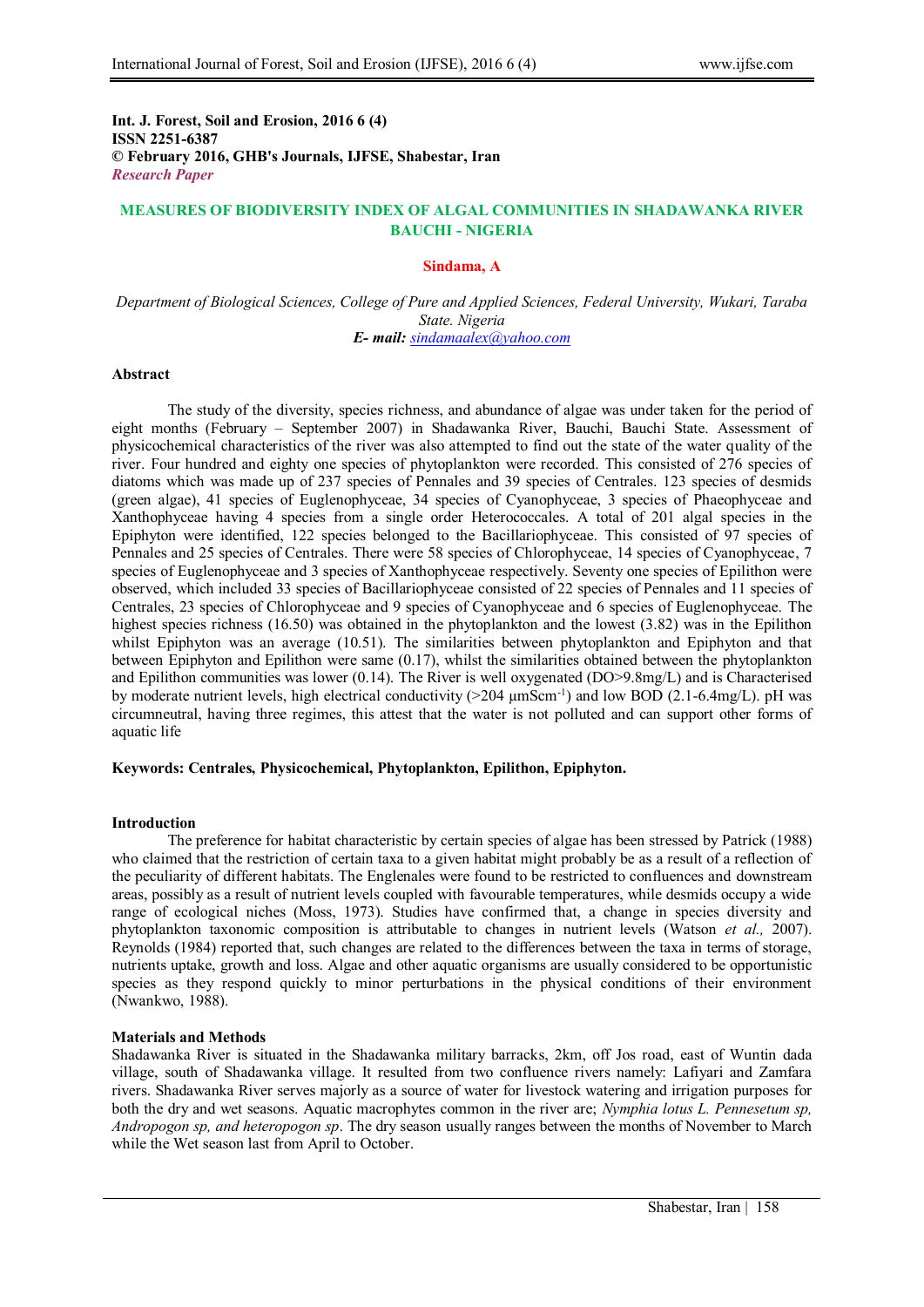### **Collection of Samples**

Water samples for physicochemical analysis were collected monthly for a period of eight months( February- September 2007) between 7 and 8hours from four stations namely: Stations A, B, C and D (Figure 1) in 1 litre acid rinsed polyethene bottles and transferred to the laboratory in a cooler packed with ice prior to analysis. Samples for biological analysis was obtained as thus: Phytoplankton were collected using a plankton net of mesh size 55µm towed at low speed for 10min and immediately collected in screw capped bottles and immediately fixed with 4% formalin. Epiphytic algae were sampled by carefully removing aquatic macrophytes with a sharp razor blade and transferred into polythene bags. Distilled water was then poured into it and agitated vigorously to remove algal materials as suggested by Foester and Schlichting (1965). The algal material was then transferred into 250ml bottles and preserved in 4% unbuffered formalin solution prior to identification. Epilithic algae were sampled following the method suggested by Douglas (1958). In this method, stones surfaces from the bank of the river were measured with a ruler and algal materials scrapped using razor blade. These were collected, transferred into sampling bottles. Distilled water and drops of 4% formalin were added and agitated to preserve it for identification.



**Figure: 1. Map of Shadawanka Military Barracks Showing Shadawanka River**

## **Analysis of Samples**

Physicochemical attributes such as temperature, pH and transparency were measured *in situ* using an ordinary mercury bulb thermometer, a portable Cyber Scan pH meter, model  $pH<sup>20</sup>$  and a 12cm diameter Secchi disc respectively. Electrical conductivity using a combo conductivity meter model, h1-98129, total dissolved solids by evaporation method as described by APHA (1985). Dissolved oxygen titrimetrically Using Wrinkler's method, Nutrients were determined Spectrophotometrically using an Atomic Absorption Spectrophotometer Model VGP 210 and Biochemical Oxygen Demand by Hunts Method.

## **Results**

## **Biological Indices**

#### a. Species Diversity

This was employed to determine the algal community structure in the river. The measure of species richness was given by Antoine *et al*., (1996) as:

$$
R = \frac{S}{\sqrt{n}}
$$
  
Where; S = Number of species  
N = Total number of individuals in the sample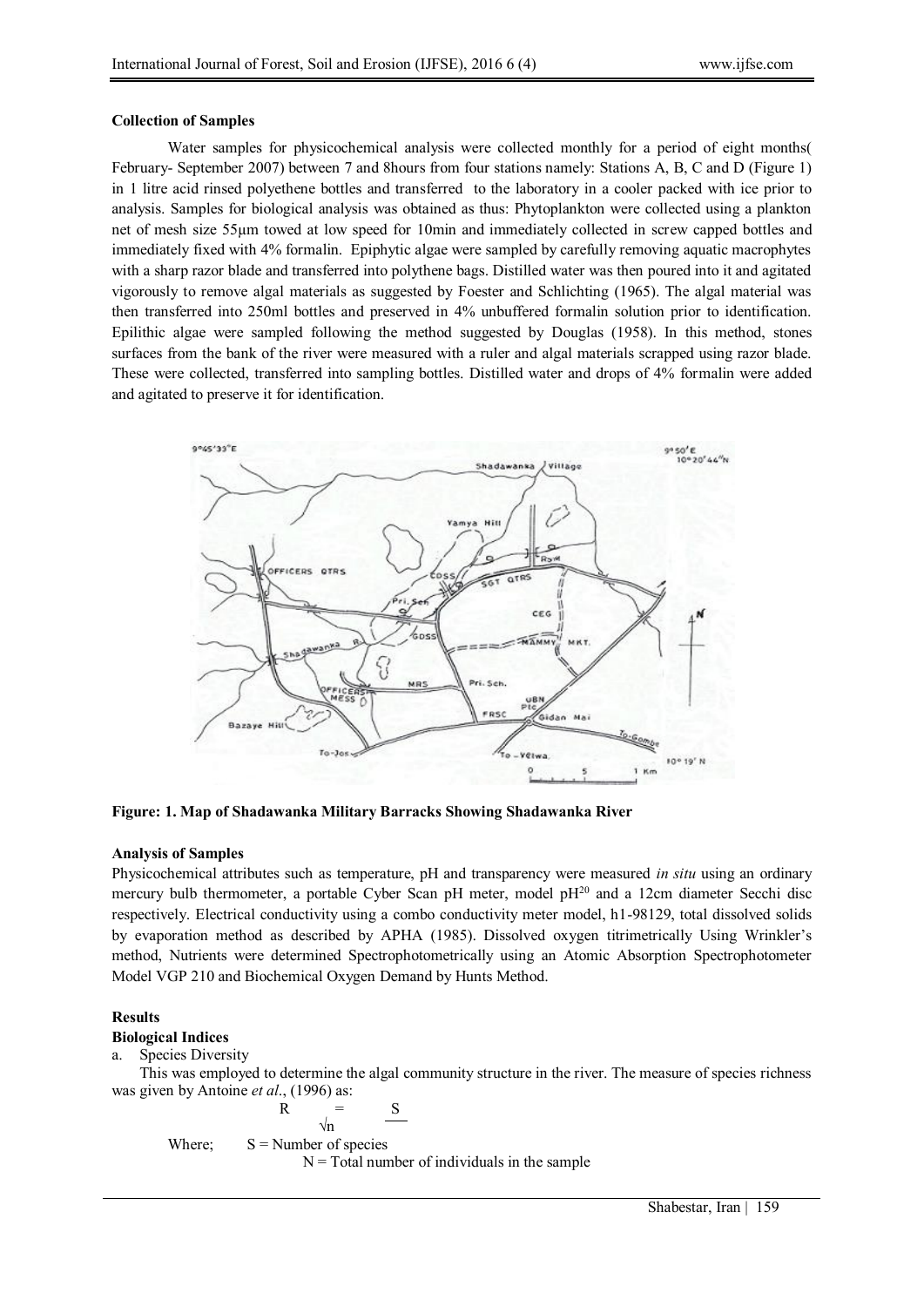### **b. Coefficient of Similarity between Algal Communities**

The coefficient of similarity of the three algal communities namely; Phytoplankton, Epiphyton and Epilithon were determined using the Index of Similarity (S) between each two samples, given as;

$$
S = \frac{2C}{A+B}
$$
 (Odum, 1971)

Where;

 $A =$  total number of algae in community A

 $B =$  total number of algae in community B

 $C$  = number of algae common to Community A and Community B

## **Species Composition and Relative Abundance of Algal Taxa**

A total of 756 algal species (1) were identified belonging to six classes namely; Bacillariophyceae (Diatoms), 431 species (57.0%), which formed the bulk of the algal species; the Chlorophyceae, 218 species (27.0%), Cyanophyceae, 57 species (7.5%), Euglenophyceae, 54 species (7.1%), Xanthophyceae, 7 species (1.0%) and Phaeophyceae, 3 species (0.4%).

### **Species Richness ("R") of algae in Shadawanka River**

The Species Diversity as represented by Species Richness 'R' is presented in Table 1. The highest species richness (16.50) was obtained in the phytoplankton and the lowest (3.82) was in the Epilithon whilst Epiphyton was in between  $(10.51)$ .

Table 1. Species Richness ('R') of Algal Taxa

| <b>Algal Communities</b> | (1)<br>Species Richness ('R' |  |
|--------------------------|------------------------------|--|
| Phytoplankton            | 16.50                        |  |
| Epiphyton                | 10.51                        |  |
| Epilithon                | 3.82                         |  |

### **The Coefficient of Degree of Similarity ("Cz") of algae in Shadawanka River**

The Coefficient of Degree of Similarity ("Cz") between the algal communities in the river is presented in Table 2. The similarity between phytoplankton and Epiphyton and that between Epiphyton and Epilithon were same (0.17), whilst the similarity obtained between the phytoplankton and Epilithon communities was lower (0.14).

Table 2. Coefficient of Degree of Similarity between Algal Communities

| <b>Algal Communities</b> | Coefficient of Similarity |
|--------------------------|---------------------------|
| Phytoplankton Vs         |                           |
| Epiphyton                | 0.17                      |
|                          |                           |
| Phytoplankton Vs         |                           |
| Epilithon                | 0.14                      |
|                          |                           |
| Epiphyton VS             |                           |
| Epilithon                | 0.17                      |
|                          |                           |

| Table 3 Summary of the Physicochemical Parameters of Shadawanka River |  |  |  |  |
|-----------------------------------------------------------------------|--|--|--|--|
|-----------------------------------------------------------------------|--|--|--|--|

|                                  | <b>Station A</b>                                                                         |  |              | <b>Station B</b>                                   |   |  | <b>Station C</b> |    |     | <b>Station D</b> |    |     |
|----------------------------------|------------------------------------------------------------------------------------------|--|--------------|----------------------------------------------------|---|--|------------------|----|-----|------------------|----|-----|
|                                  | Parameter Mean $\pm$ S.E Min Ma Mean $\pm$ Mi Max Mean $\pm$ S.E Mi Ma Mean $\pm$ S.E Mi |  |              |                                                    |   |  |                  |    |     |                  |    | Ma  |
|                                  |                                                                                          |  | $\mathbf{x}$ | -S.E                                               | n |  |                  | n  |     |                  | n  | X   |
| <b>Tempt(°C)</b> 24.2 $\pm$ 3.59 |                                                                                          |  |              | 20.2 28. 23.7 $\pm$ 2.87 20.6 27.2 24.5 $\pm$ 2.09 |   |  |                  | 20 | 27. | $23.6 \pm 3.34$  | 20 | 28. |
|                                  |                                                                                          |  |              |                                                    |   |  |                  |    |     |                  |    |     |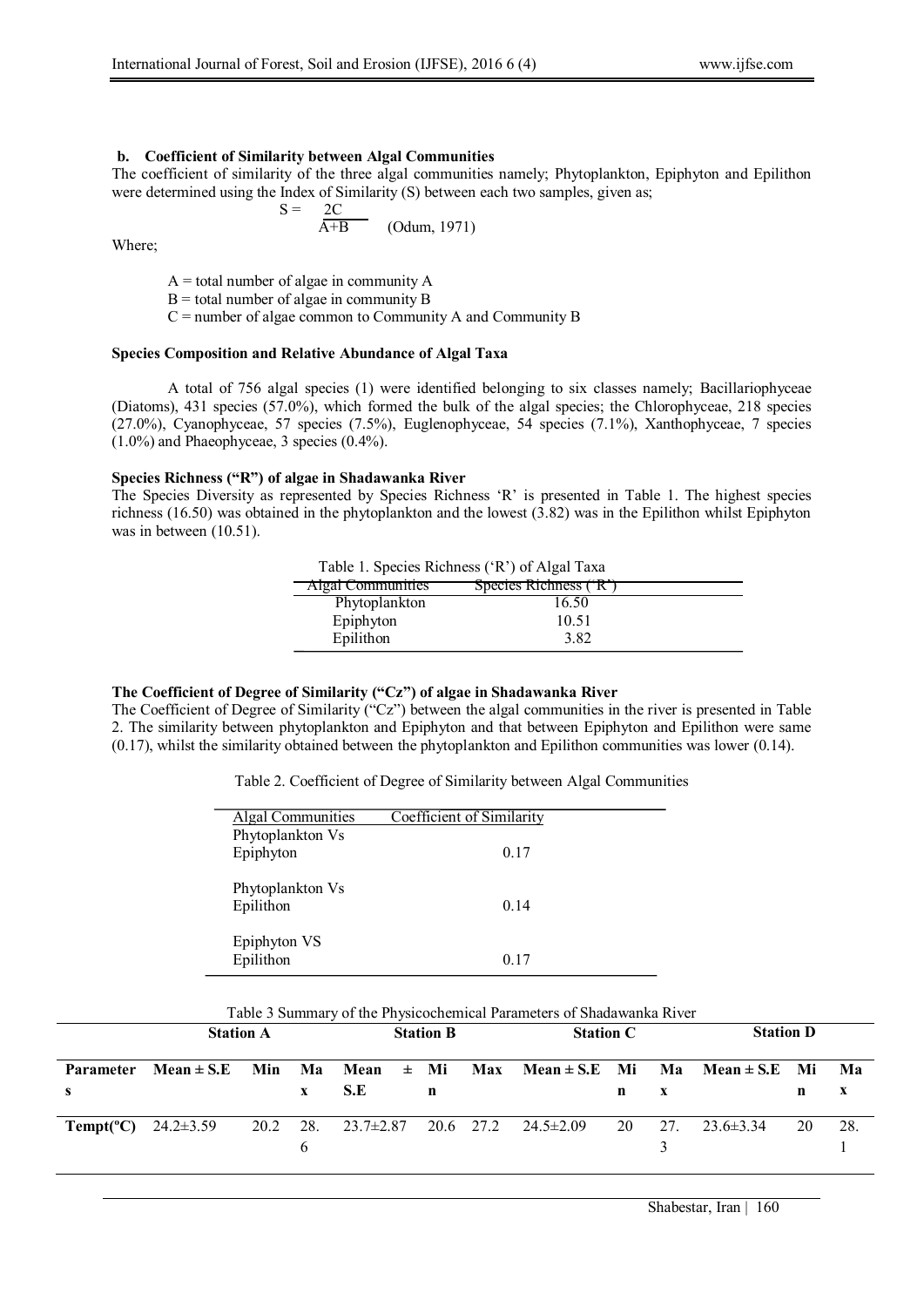| Transp(m                   | $0.22 \pm 0.15$        | 0.11 | 0.3                   | $0.36 \pm 0.12$                   | 0.22 | 0.64 | $0.33 \pm 0.06$       | 0.2      | 0.4                   | $0.40 \pm 0.09$  | 0.2 | 0.5      |
|----------------------------|------------------------|------|-----------------------|-----------------------------------|------|------|-----------------------|----------|-----------------------|------------------|-----|----------|
|                            |                        |      | 3                     |                                   |      |      |                       | $\Omega$ | 3                     |                  | 5   | 5        |
| pH                         | $7.06 \pm 0.15$        | 6.8  | 7.3<br>$\theta$       | $6.90 \pm 0.45$                   | 6.1  | 7.3  | $7.11 \pm 0.28$       | 6.9      | 7.7                   | $7.05 \pm 0.27$  | 6.5 | 7.5      |
| $No3-$<br>N(mg/L)          | $6.65 \pm 0.52$        | 6.01 | 7.1<br>5              | $7.13 \pm 0.68$                   | 6.33 | 8.0  | $6.71 \pm 0.37$       | 6.2<br>4 | 7.0<br>$\overline{2}$ | $6.42 \pm 0.38$  | 6.0 | 6.8<br>8 |
| PO <sub>4</sub><br>P(mg/L) | $0.32 \pm 0.06$        | 0.22 | 0.4<br>$\overline{4}$ | $0.26 \pm 0.06$                   | 0.22 | 0.53 | $0.20 \pm 0.07$       | 0.1      | 0.2<br>8              | $0.23 \pm 0.08$  | 0.1 | 0.3<br>2 |
| DO(Mg/L)                   | $12.73 \pm 2.12$       | 10.0 | 15.<br>8              | $12.18 \pm 1.5$<br>$\overline{7}$ | 10.2 | 15.9 | $11.96 \pm 1.35$      | 9.8      | 13.<br>$\overline{4}$ | $10.97 \pm 0.87$ | 9.8 | 11.<br>9 |
| TDS(mg/L)                  | $0.85 \pm 0.24$        | 0.5  | 1.2                   | $2.86 \pm 4.32$                   | 0.3  | 14.3 | $3.02 \pm 4.16$       | 1.0      | 12.                   | $3.35 \pm 4.23$  | 0.2 | 11.<br>7 |
| BOD(mg)<br>L)              | $4.79 \pm 0.97$        | 4.8  | 6.4                   | $4.68 \pm 1.17$                   | 3.1  | 6.0  | $4.38 \pm 0.42$       | 3.9      | 4.2                   | $3.84 \pm 0.42$  | 2.1 | 5.0      |
| $EC(\mu mSc$               | $450.6 \pm 211.4$<br>6 | 210  | 920                   | 449.6±192<br>.6                   | 230  | 780  | $412.6 \pm 82.8$<br>3 | 204      | 580                   | 415.2±92.5<br>6  | 245 | 840      |

#### **CONCLUSION**

Generally, the most marked trend of the wet season over the dry season was; increased Conductivity, Depth, and Phosphate, then decrease in Temperature and Transparency. Other water quality parameters such as Nutrients showed no pronounced temporal trends.

Temperature varied significantly with stations. Station A and D recorded the highest temperature among d stations. Station C recorded the least in the dry season while station A and C had the highest temperature in the dry season which was probably due to changes in depth and time of sampling. Temperatures were virtually same in September but generally lower temperatures fall within the months of July at stations B, C, and D. Station A in August. Lower transparency was observed at station C in June, it varied greatly among all the stations. Transparency was generally low among stations B, C, and D, in the months of April to September. The highest transparency recorded was at station A. There was no definite pattern among the stations, this could be due to time it was determined. pH is invariably same among all the stations. As a general trend, there were no much variations from acidity to alkalinity in station A, and B. A vivid variation was observed in September where acidity was maintained at stations C and D probably due to deposits of waste and domestic inputs like detergents and fertilizers. Nitrate and phosphate varied greatly among all the stations, this could be as a result of increase and decrease in levels of eutrophication. Dissolved Oxygen however, did not vary much among the stations, it had almost same trend of change of change within each station throughout the period of study. Total dissolved Solids had a great variation through both seasons and among stations with the greatest variation at station D in the dry season and station B in the wet season. Electrical Conductivity varied greatly among all the stations, it increased with the wet season. Biochemical Oxygen Demand however did not vary significantly among the stations in both seasons.

Higher numbers of algal biomass were observed towards the end of the year (September) and towards the end of the dry season (March). Bacillariophyceae dominated other algal taxa on several occasions by the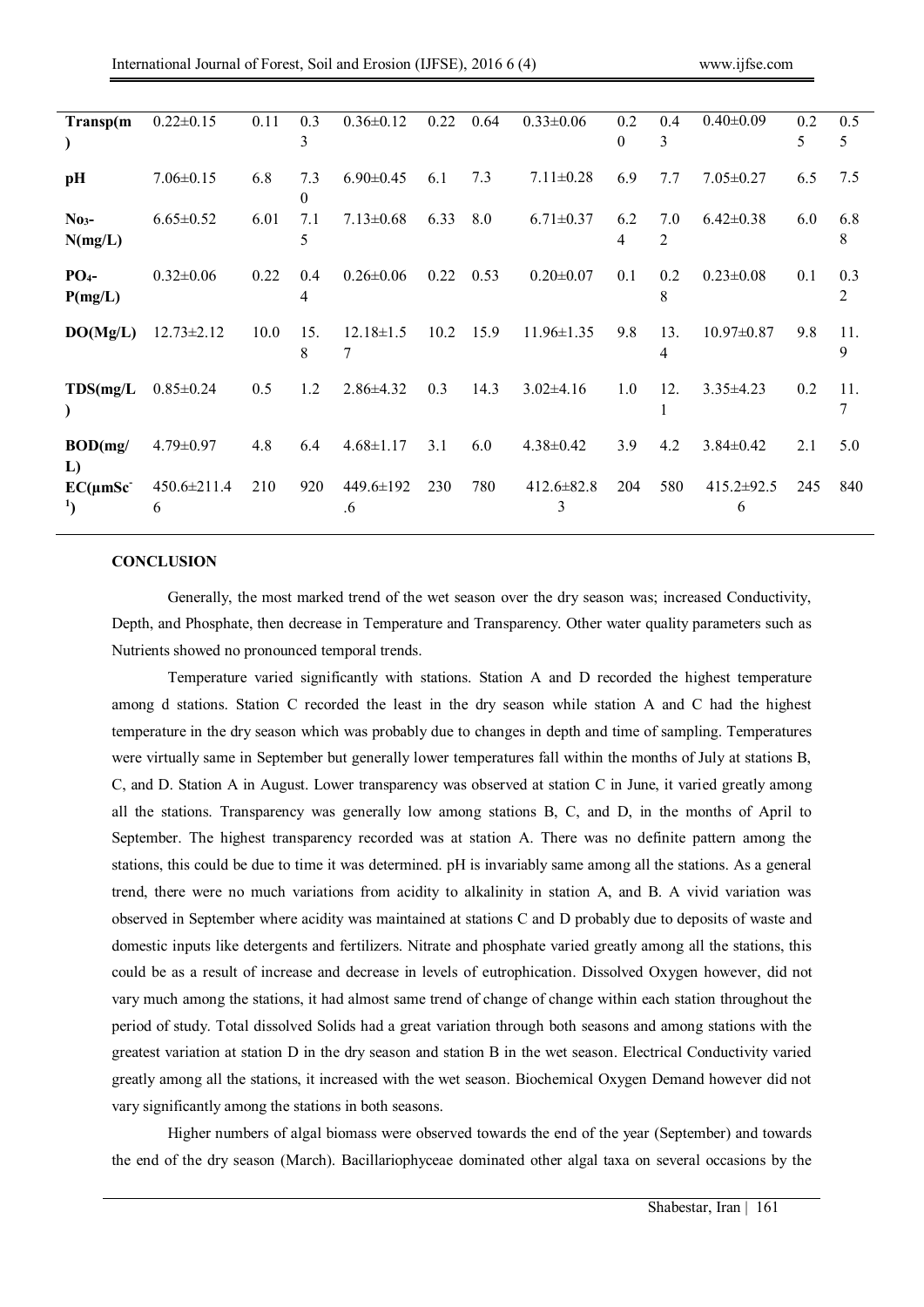pinnate and centric forms. Diatoms dominated both the Epiphyton and Epilithon communities too in the total algal biomass, however, differences were noted during the wet season where less or greater contributions to the biomass of other algal taxa is seen. This trend was observed by Antoine (1995), Ezra (1995) and Kadiri (1993) on the existence of more than one period of diatom activity.

Chlorophyceae, the green algae came second in abundance to Bacillariophyceae, there was an increase in diatoms and desmids though, fewer numbers were found in the wet season, in varying propositions among the algal communities, these could be as a result of increased flow and high turbidity (low transparency) as reported by Antoine (1995) and Watanabe (1977). The occurrence of higher number of desmids is an attestation of low nutrient status of the river since they are a characteristic of freshwater environment with poor ionic composition as reported by Kadiri (1993 and 1999).

Occurrence of Cyanophyceae was barely inconsistent during the period of study in both seasons which were common to Phytoplanktonic communities only. It could be possible that, the river is regulated by the flow from station A and its pH values favoured the growth of this group in the river other than on substrate preferences. Cyanophyceae in small number are a natural part of the water system. In large number, they spoil the water system (Thomas, 2000).

Euglenophyceae had almost the same pattern of abundance. Euglenophyceae and Cyanophyceae also had almost the same pattern of abundance with each other and were quantitatively less numerous (7.1% and 7.5% respectively). These two groups are characteristics of eutrophic or nutrient rich bodies; their poor representation therefore, is rather, a corroboration of poor nutrient status of the river as reported by Kadiri (1996). Phaeophyceae and Xanthophyceae were sparsely represented during the study period.

Most increase in the algal population coincided with periods of longer sunshine hours of increased sunlight intensity and water temperature with low flow and slow current of the river. However, light intensity does not seem to play a major role, since higher intensity reached the river bed during the dry season due to high transparency. This was also reported by Antoine *et al.,* (1996).

Temperature, pH, phosphate and electrical conductivity were highly insignificant when correlated with the total algal cells; this indicates that, they were not limiting factors or playing any major role in limiting the algal growth, however, Transparency, Nitrate, Dissolved Oxygen, Depth and Biochemical Oxygen Demand, Total Dissolved Solids variations showed a significant correlation (P<0.05) with algal variables. Physical characteristics and rainfall may be the main contributions factors, which affected the algal growth

Species richness was high probably indicating the contribution of many species in the total algal biomass. According to Nwankwo (1996), low values of diversity index may indicate dominance by one or two species: and high value, when the numbers of species are more evenly distributed (Dispersed) the relatively low Species Richness in Epilithon could be as a result of few rocks sampled. The Coefficient of Degree of Similarity between Phytoplankton and the Epiphytic communities might have resulted from the frequent attachment of algae to the macrophytes and the dislodgement due to wind activities and water turbulence. Similar findings were observed by Ezra (1995) and Nwankwo (1998).

## **REFERENCES**

Antoine, EA. (1995). Epilithic Algal Population of the River Wye System, Wales, U.K. *Journal of Algological Studies* 78:11-31.